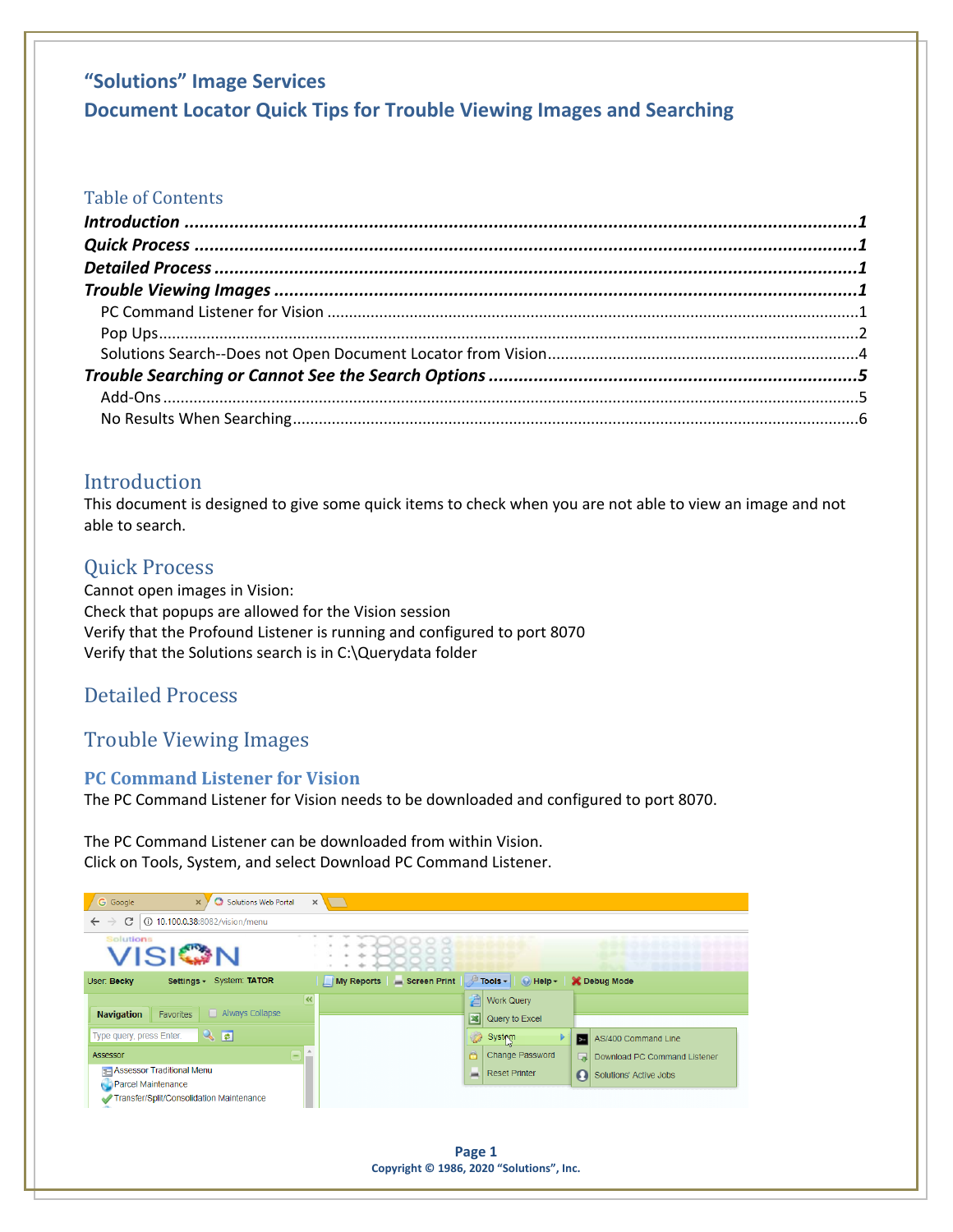Once downloaded, configure the Listener to port 8070.

| C Configuration            |  |  |
|----------------------------|--|--|
| Port: 8070                 |  |  |
| Show notifications: $\Box$ |  |  |
| Cancel<br>OK               |  |  |

If the listener is already downloaded, you can right click on the icon in your taskbar (or the icon arrow by the clock) and select to configure or to verify it is set at the correct port.

|           | dministrat |   |       | Configure              |
|-----------|------------|---|-------|------------------------|
| ▼<br>00%  |            |   |       | <b>Start listening</b> |
|           |            |   |       | Stop listening         |
|           | 鶶          | 8 | About |                        |
|           |            |   | Exit  |                        |
| r         | a          |   | 면     |                        |
| $\bullet$ |            | P | r     | 柴                      |
|           | B          |   | 嘫     | ocument<br>Locator     |
|           |            |   |       | 12:08 PM               |

#### <span id="page-1-0"></span>**Pop Ups**

Verify pop-ups are allowed in Chrome. Click on the I in the address bar to see the dropdown menu.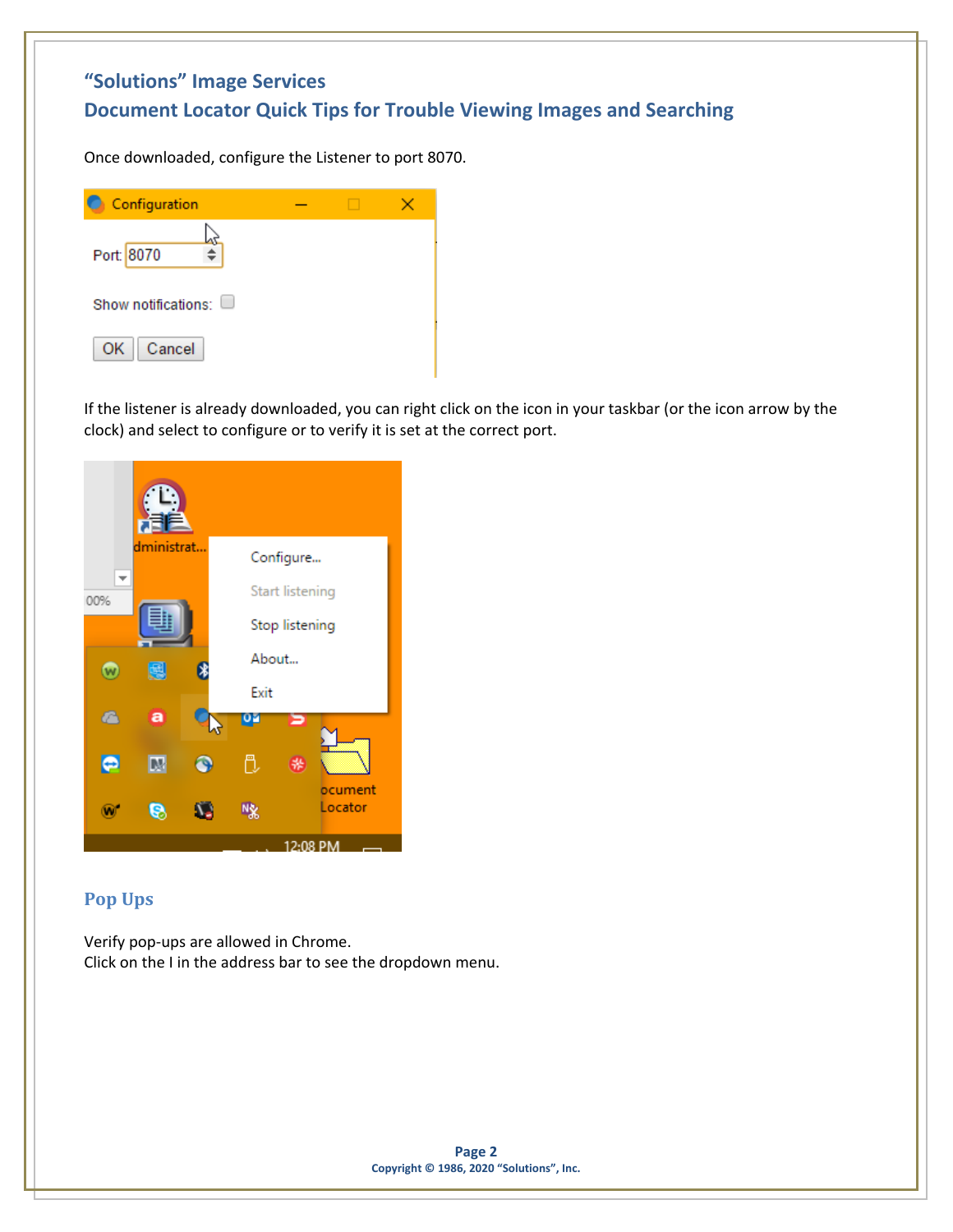|                                    | "Solutions" Image Services                                                                                                                                                                                    |                                      |               |  |  |
|------------------------------------|---------------------------------------------------------------------------------------------------------------------------------------------------------------------------------------------------------------|--------------------------------------|---------------|--|--|
|                                    | <b>Document Locator Quick Tips for Trouble Viewing Images and Searching</b>                                                                                                                                   |                                      |               |  |  |
| <b>G</b> Google                    | $\boldsymbol{\times}$                                                                                                                                                                                         | Solutions Web Portal<br>$\times$     |               |  |  |
| C<br>$\leftarrow$<br>$\rightarrow$ | 10.100.0.38:8082/vision/menu                                                                                                                                                                                  |                                      |               |  |  |
| Solutic<br>User: Becky             | Your connection to this site is not secure<br>You should not enter any sensitive information on this<br>site (for example, passwords or credit cards), because it<br>could be stolen by attackers. Learn more | ×                                    | <b>My Rep</b> |  |  |
| <b>Navigation</b><br>Type query,   | Cookies<br>162 in use<br><b>V</b> Location                                                                                                                                                                    | Ask (default) $\blacktriangledown$   |               |  |  |
| <b>Assessor</b>                    | ■ Camera                                                                                                                                                                                                      | Ask (default) $\blacktriangledown$   |               |  |  |
| $\equiv$ Assess<br>Parcel          | <b>↓</b> Microphone                                                                                                                                                                                           | Ask (default) $\blacktriangledown$   |               |  |  |
| Transf                             | A Notifications                                                                                                                                                                                               | Ask (default) $\blacktriangledown$   |               |  |  |
| Primar<br>Miscell<br>Þ             | <> JavaScript                                                                                                                                                                                                 | Allow (default) $\blacktriangledown$ |               |  |  |
| Inquiry<br>D<br><b>Abstra</b><br>Þ | 寿 Flash                                                                                                                                                                                                       | Ask (default) $\blacktriangledown$   |               |  |  |
| Report<br>Þ                        | mages                                                                                                                                                                                                         | Allow (default) =                    |               |  |  |
| Applica<br>D<br><b>Assess</b><br>D | $\boxtimes$ Popups                                                                                                                                                                                            | Allow $-4$                           |               |  |  |
| Year E<br>D                        | ़ी Background Sync                                                                                                                                                                                            | Allow (default) $\blacktriangledown$ |               |  |  |
| Annexa<br>D<br>Query<br>D          | 些 Automatic Downloads                                                                                                                                                                                         | Ask (default) $\blacktriangledown$   |               |  |  |
| Sidwel<br>D<br>Vangua<br>D         | <b>III</b> MIDI devices full control                                                                                                                                                                          | Ask (default) $\blacktriangledown$   |               |  |  |
| Sales I<br>D<br>Base S<br>D        | Site settings                                                                                                                                                                                                 |                                      |               |  |  |
|                                    |                                                                                                                                                                                                               |                                      |               |  |  |

Using the dropdown on Popups, select Always Allow on this Site.

You may also access the Popups through Settings. Click on the three dots to the top right of the screen in the address bar line.

Select Settings.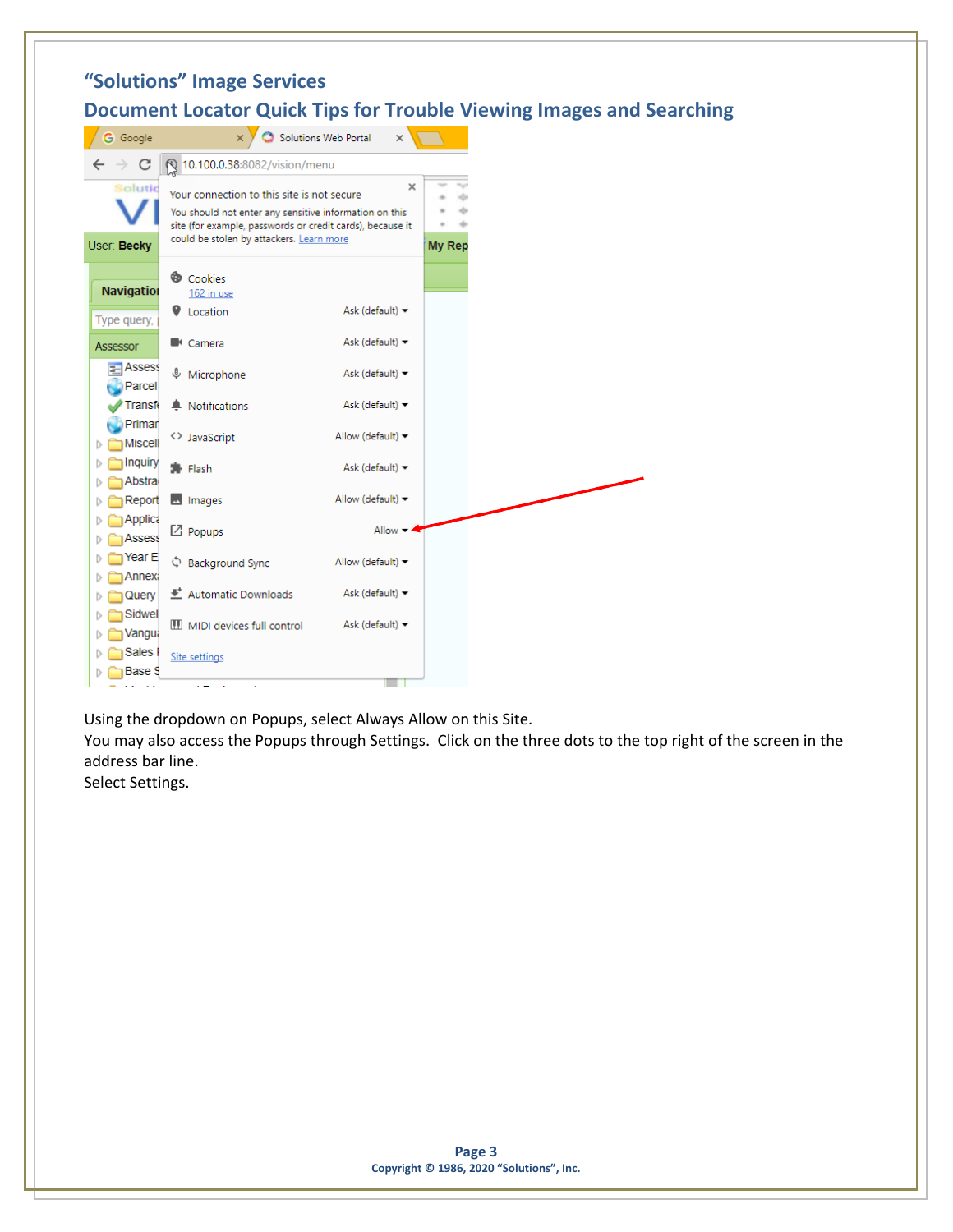

Scroll down to Advanced and click on the dropdown arrow. Select Content Settings and go to the Popups and select Allow.

Once the popup setting is changed, a message will appear at the top of the Chrome screen. Click on Reload to apply the changes.

| Solutions Web Portal<br><b>G</b> Google                            | $\times$                                         |
|--------------------------------------------------------------------|--------------------------------------------------|
| 10.100.0.38:8082/vision/menu<br>(ï)<br>$\rightarrow$               |                                                  |
| To apply your updated settings to this site, reload this page<br>o | Reload                                           |
| Solutions                                                          |                                                  |
| System: TATOR<br>User: Becky<br>Settings $\sim$                    | My Reports Screen Print<br>in Tools <del>▼</del> |
|                                                                    | 《                                                |

#### <span id="page-3-0"></span>**Solutions Search--Does not Open Document Locator from Vision**

Verify the Solutions Search is in C:\Querydata folder on the pc

If it is not, copy Solutions Search from within Document Locator to C:\Querydata folder Rename to Solutions—this is used when a customer does Images (I) or Image Services in Vision as it creates a search 'result' list in Document Locator

> **Page 4 Copyright © 1986, 2020 "Solutions", Inc.**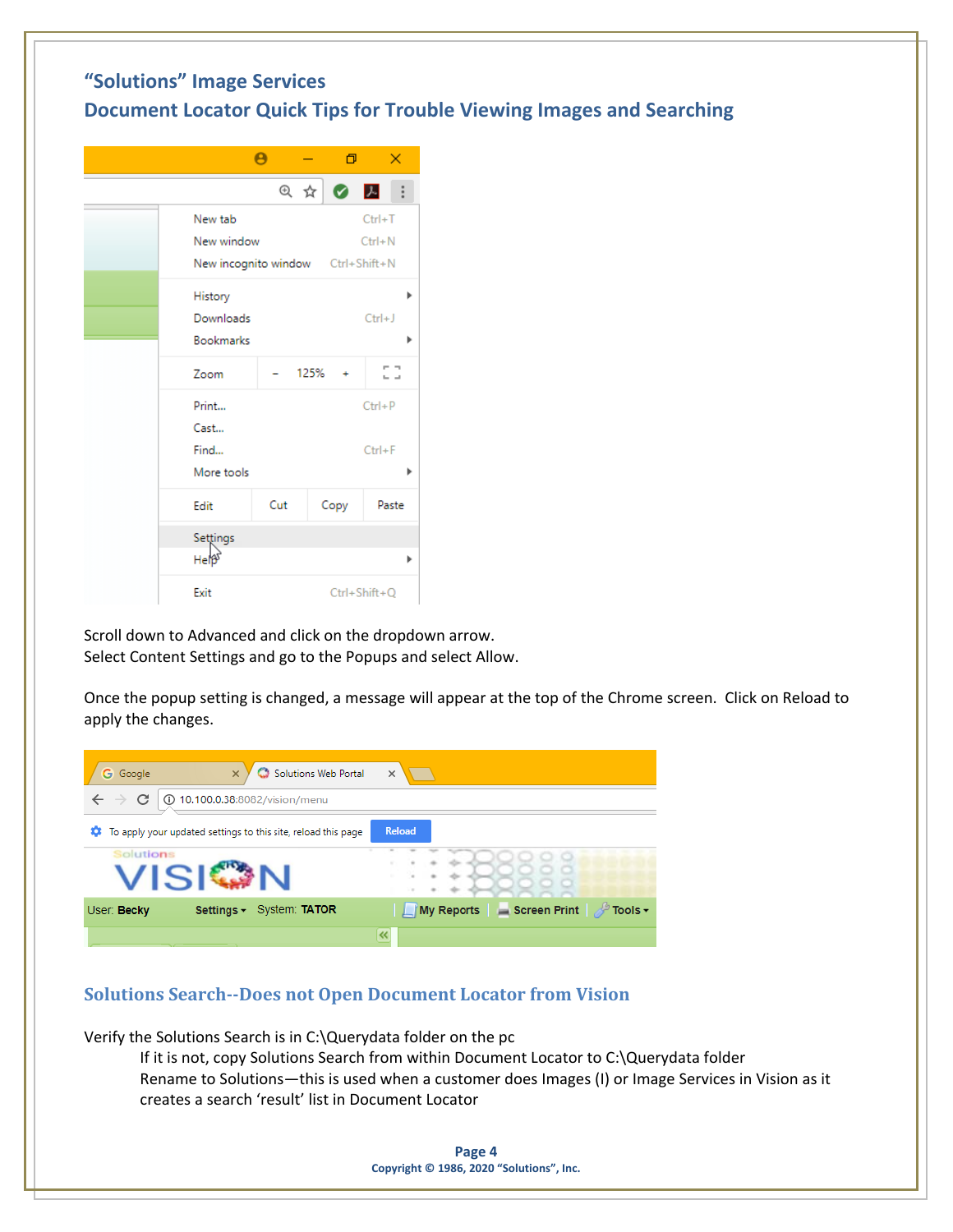| ≣<br>H.<br>SolutionsInternal<br>✓<br>$\overline{\phantom{a}}$                                                                                                                  |      |                                                                                                                                                       |                                                                                                                                                                                                                                                                                            |                                                                                                        |   |                                                                      |
|--------------------------------------------------------------------------------------------------------------------------------------------------------------------------------|------|-------------------------------------------------------------------------------------------------------------------------------------------------------|--------------------------------------------------------------------------------------------------------------------------------------------------------------------------------------------------------------------------------------------------------------------------------------------|--------------------------------------------------------------------------------------------------------|---|----------------------------------------------------------------------|
| File<br>Home<br>Share                                                                                                                                                          | View |                                                                                                                                                       |                                                                                                                                                                                                                                                                                            |                                                                                                        |   |                                                                      |
| Ξ                                                                                                                                                                              |      | > Document Locator > SolutionsInternal >                                                                                                              |                                                                                                                                                                                                                                                                                            |                                                                                                        | Ō |                                                                      |
| $\overline{\mathbf{D}}$<br>SolutionsInternal                                                                                                                                   |      |                                                                                                                                                       | ▾╎                                                                                                                                                                                                                                                                                         |                                                                                                        |   |                                                                      |
| <b>OneDrive</b><br>This PC<br><b>3D Objects</b><br><b>Becks</b><br>Desktop<br><b>Documents</b><br>Downloads<br><b>N</b> Marcia<br>$\overline{\mathbf{v}}$ Searches<br>$\alpha$ | ۸    | ID<br>Documents<br><b>Projects</b><br><b>III</b> Recycle Bin<br>.Il Reports<br>Repository Configura<br><b>Q</b> Searches<br><b>O</b> Workflow         | <b>Description</b><br><b>User Documents Container</b><br><b>Projects Description</b><br><b>Deleted Documents Container</b><br><b>SQL Reporting Services Reports</b><br><b>Administration Tools For Repository</b><br><b>Saved Searches Container</b><br><b>Workflow Tasks and Messages</b> |                                                                                                        |   |                                                                      |
| File<br>Home<br><b>Share</b><br>View                                                                                                                                           |      | Document Locator > SolutionsInternal > Searches >                                                                                                     |                                                                                                                                                                                                                                                                                            | $\checkmark$                                                                                           | Ō | $\Omega$<br>Se                                                       |
|                                                                                                                                                                                |      |                                                                                                                                                       |                                                                                                                                                                                                                                                                                            |                                                                                                        |   |                                                                      |
| $\overline{\mathbf{D}}$<br>SolutionsInternal                                                                                                                                   |      |                                                                                                                                                       | ▾╎                                                                                                                                                                                                                                                                                         |                                                                                                        |   |                                                                      |
| <b>ConeDrive</b>                                                                                                                                                               | Ä    | SearchName<br>My Searches                                                                                                                             | <b>Description</b><br><b>User Specific S</b>                                                                                                                                                                                                                                               | Container<br><b>Searches</b>                                                                           |   | Owner<br>cssadmin                                                    |
| This PC<br><b>3D Objects</b><br>$\blacksquare$ Becks<br><b>Desktop</b><br><b>Documents</b>                                                                                     |      | Q alison<br>Q All Active Workflows<br>Q. Complete Invoice Package<br>Q Files Imported Within 1 Day<br>Q. Files Imported Withing, Day for<br>Q Look at |                                                                                                                                                                                                                                                                                            | Documents<br><b>Documents</b><br><b>Documents</b><br>Documents<br><b>Documents</b><br><b>Documents</b> |   | cssadmin<br>cssadmin<br>cssadmin<br>cssadmin<br>cssadmin<br>cssadmin |
| Downloads<br><b>h</b> Music<br><b>Pictures</b><br><b>SHE SPIS</b>                                                                                                              |      | Q Solutions<br>$Q_{test}$<br>Q ztest                                                                                                                  |                                                                                                                                                                                                                                                                                            | Documents<br><b>Documents</b><br><b>Documents</b>                                                      |   | cssadmin<br>cssadmin<br>cssadmin                                     |

If you are still having trouble viewing images, please contact Solutions, Inc. at [dl@gmdsolutions.com](mailto:dl@gmdsolutions.com) or call (712) 262-4520.

## <span id="page-4-0"></span>Trouble Searching or Cannot See the Search Options

#### <span id="page-4-1"></span>**Add-Ons**

If you are not able to search or cannot open the advance search pane, verify that the Document Locator Add-Ons are enabled in Internet Explorer.

Open an Internet Explorer session Click on Tools or the gear icon

|                                    | ← ★ 德         | ×<br>$\circledast$ |
|------------------------------------|---------------|--------------------|
| Print                              |               | ect                |
| File                               | $\mathcal{P}$ |                    |
| Zoom (100%)                        | $\mathcal{P}$ |                    |
| Safety                             | $\rightarrow$ |                    |
| Add site to Apps                   |               |                    |
| <b>View downloads</b>              | $Ctrl + J$    |                    |
| Manage add-ons                     |               |                    |
| F12 Developer Tools                |               |                    |
| Go to pinned sites                 |               |                    |
| <b>Compatibility View settings</b> |               |                    |
| Internet options                   |               |                    |
| <b>About Internet Explorer</b>     |               |                    |